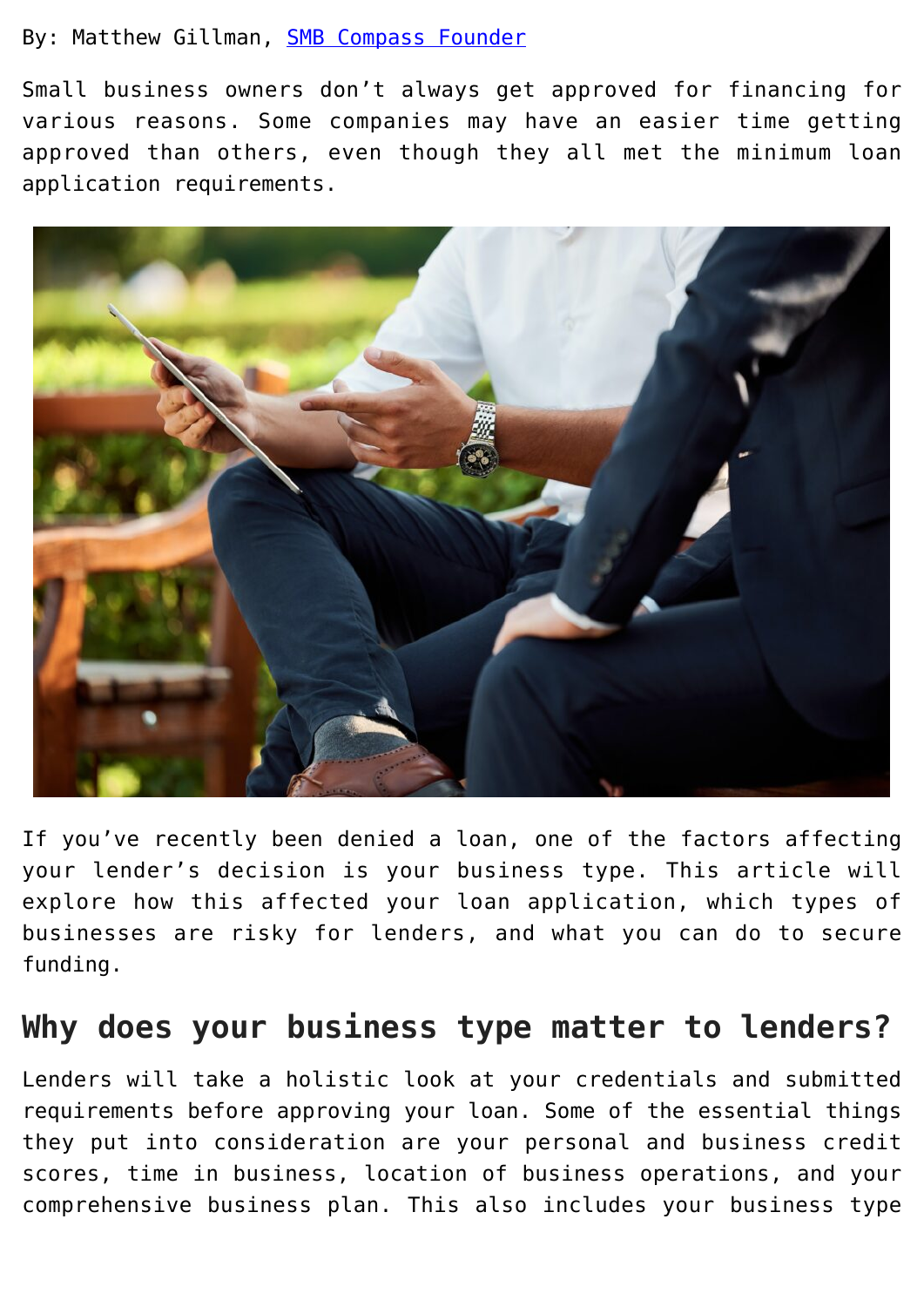and your industry.

In general, new businesses and startups are frowned upon by traditional lenders like banks and credit unions for economic reasons. Many economists and policymakers have long explained that smaller companies have a harder time obtaining financing than their larger counterparts due to lack of collateral, poor credit history, insurmountable debts, and so on.

There are about 32 million small businesses in the United States. In a Federal Reserve [data,](https://www.forbes.com/advisor/business-loans/problems-getting-a-small-business-loan/) it was revealed that 30% of small business loan applications were denied, and 26% only qualified for a portion of the funds they initially requested. Some 63% of loan applicants did not apply for financing for fear of being denied a loan.

On top of business size, lenders also factor in your business industry. During the pandemic, many businesses have been gravely affected by lockdown implementations and operational restrictions; however, this experience is quite uneven. Industries like travel, accommodations, food services, transportation, and educational services felt the repercussions of these measures, leading many of them to shut down permanently.

For this reason, lenders become wary of lending to small businesses in these industries. With economic instability, lending to these companies is not only riskier; it is also more expensive. Most traditional lenders wouldn't take the chance to loan you money, knowing that your business might fold before you're able to repay them.

There is the uncertainty of whether SMEs could cope with shifting market changes. Despite that, there are ways you can secure funding regardless of how big or small your company is, or what type of business you're running.

# **Is your business type affecting your loan application? Here's what to do**

Your business type and industry are just one of the factors lenders will use to determine if you are eligible to get a loan. There are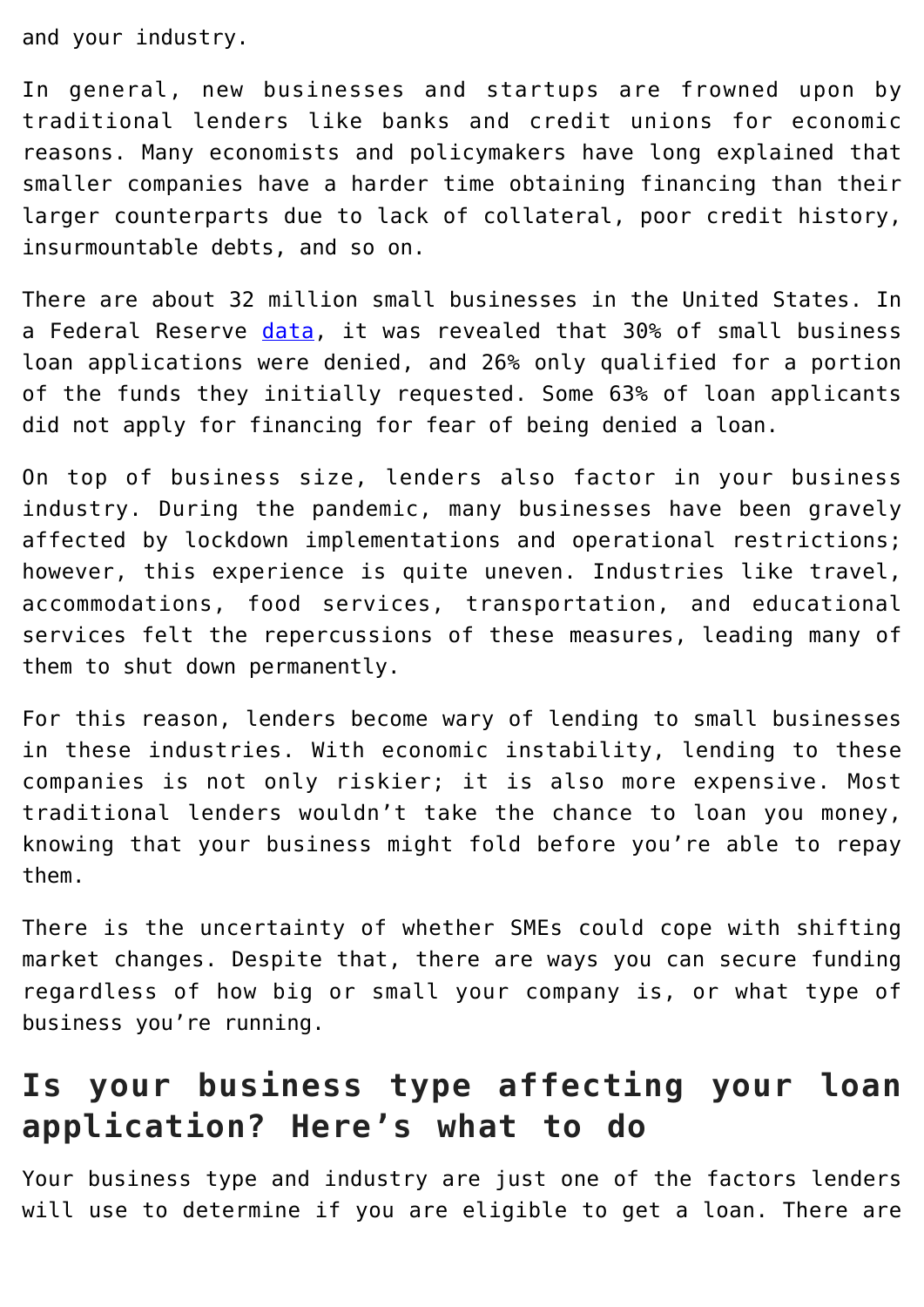other things you can show to prove your creditworthiness. Here are some of the most effective ways.

#### 1. **Show a high credit rating**

Your credit score is a summary of your credit history, which tells whether you have been paying off your bills and debts on time. When your credit score is high, it shows that you are on top of your payables. A low score indicates that you are a risky borrower. The Fair Isaac Corporation (FICO) determines your credit

score (also called FICO score), which is a three-digit number that summarizes your credit report. To secure a small business loan, your credit score must be at least 600.

There are five elements involved in getting a high FICO score, which is your payment history (35%), total debts incurred (30%), length of credit history (15%), credit mix, or the diversity of credit types you've had over time (10%), and new credit applications (10%).

Knowing these five elements can be helpful, especially if you're trying to increase your credit score.

#### 2. **Maintain a positive cash flow**

Showing a positive cash flow is essential for small businesses, especially when applying for a loan. Lenders want to see that your company is healthy and generating cash flow so that they know you will be able to repay the loan on time. A positive cash flow means that a company has more cash coming in than going out.

There are many ways to boost your cash flow. For example, market your products and services more effectively or offer discounts to attract new customers. On top of that, you can cut back on unnecessary costs by finding cheaper suppliers or outsourcing some of your work.

## 3. **Provide collateral**

Considering that most small businesses are risky in the eyes of lenders, you need to put up collateral to